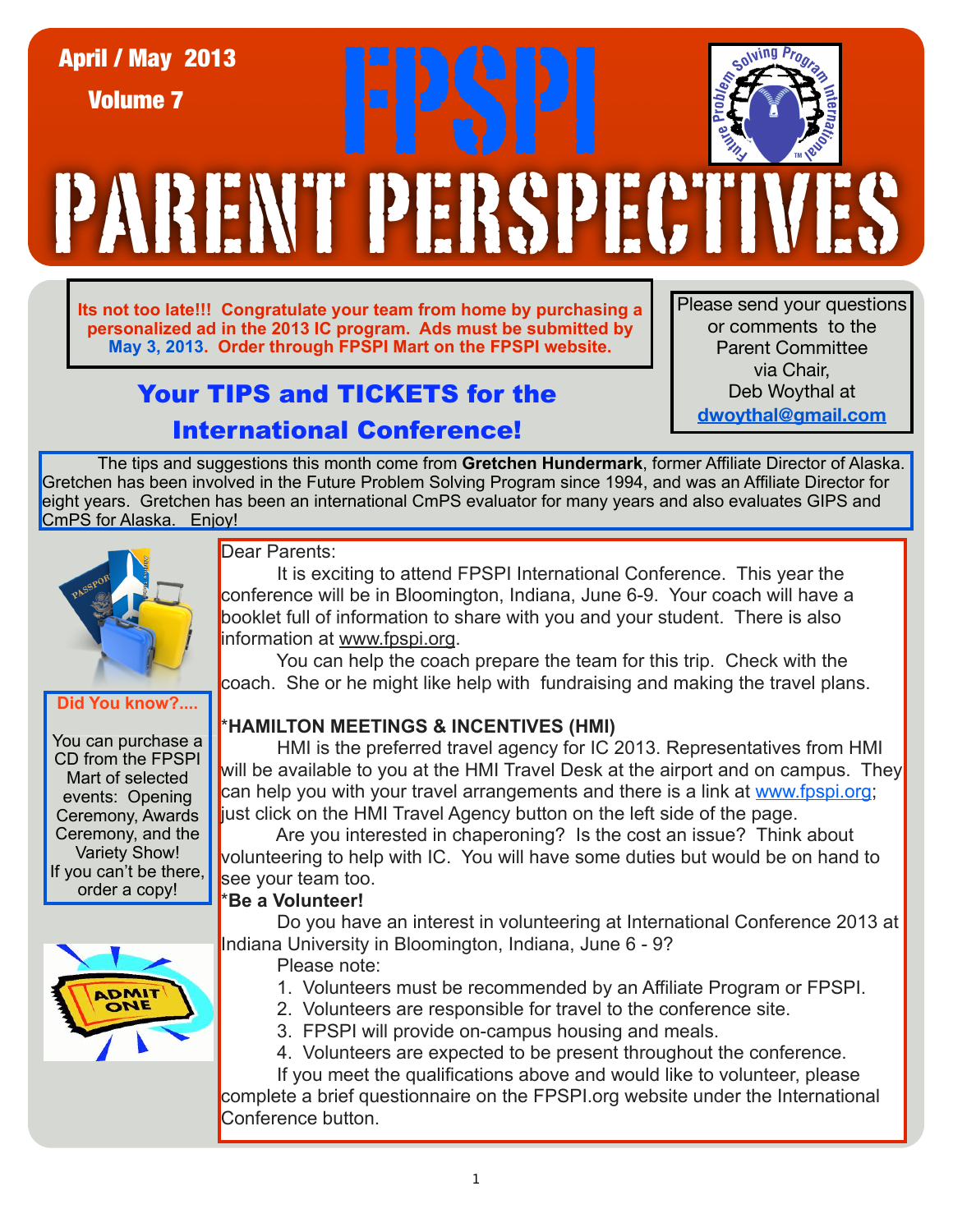#### \***Help your students prepare.**

 Do you know an expert you could invite to talk to the students? Hearing an expert in person is a nice change and can really help the students to engage in the topic.



#### \***Students**

 Be prepared to be in different surroundings when you do your packet. *Be flexible!* You could be in one large room with many competitors! If you go into the situation knowing that it may be different than you are used to then you will be prepared for anything.

 Is this your student's first time traveling without you? Reassure them. Be sure they know what is expected. Are they flying? Have they done this before? Do they know what going through TSA is like? Remind them that this is a time to put on their best behavior. No joking in the TSA line. This is serious business. Students age 17 and younger are not required to have ID to pass through TSA. If you have questions about TSA you can visit their website: [http://www.tsa.gov/traveler-information.](http://www.tsa.gov/traveler-information)

Make sure you have everyone's phone numbers in your phone. There will be an emergency number for FPS, make sure you have that number too. You never know what could happen and you want to be able to get in touch with everyone if something goes wrong. Be sure your student has this information too. If they don't have a cell phone be sure they have the information on a small card in their pocket.

 Your student will be staying in a college dorm; it is a great experience to prepare them for when they go to college. They will share a room with teammates. The coach will probably be in an adjoining room with another coach from another team. The dorm building will be shared with other IC attendees. Students will be issued key(s) to their room and to the building; remind them to keep track of this as there is probably a fine if your student loses it. Linens will be provided (sheets, blankets, and towels). There will be a shared bathroom down the hall. It is important that students be considerate and responsible. They should try to be tidy. Label personal items (clothes, hygiene kit, etc) so that lost items can be returned.

 Students will be eating in a college cafeteria. They will be issued a meal "card". It is very important to keep track of the meal card. There will be a number of food selections offered at each mealtime. Students will be expected to clean up their own space after each meal. If your child has food allergies, be sure the coach is informed. Special arrangements can be made.

 IC will offer a number of field trips for attendees before and after the competition day (Friday). There is a cost for these. The list will be provided in the booklet that coach will provide.

 What should your student bring? School clothes are appropriate for IC. Sometimes students dress up for the awards ceremony; after all, they have worked hard and this is a celebration of their achievements! They should bring a jacket. They should bring shoes that are appropriate for walking; sometimes the distances on campus can seem long. They could have a little spending money.

 When teams register they will get a lanyard/name tag with a zippered pouch to keep track of room keys, meal tickets, a bit of money. This must be worn at all times. It is the student's pass to all events.

**Remember** to bring extra sharp pencils, a dictionary, a thesaurus, and your creativity!

#### \***Memento Exchange (Mixer)**

Who: All participants

What: An opportunity to meet other students and adults from all over the world by exchanging mementos from their respective home or region

When: Thursday at 6:30PM and continued after the Opening Ceremony. *Students are encouraged to trade mementos throughout the conference.*

How: Contact your Convention and Visitors Bureau of your state or the local government office for donations of commemorative items. Anything that represents your area/state or region: pencils, pens, hats, maps, posters, pins, etc. Bring approximately 300 items to exchange. Participants are responsible for transporting their mementos. *Shipping to IU or FPSPI is not an option.*

If you have questions about Bloomington check out their Visitors Guide at [www.visitbloomington.com.](http://www.visitbloomington.com) Your students will HAVE FUN! This will be a wonderful trip and they can make lots of new friends. It is a life changing
event!

Good
luck!



\*IC Topic: Global Status of Women---To learn more go to: www.fpspi.org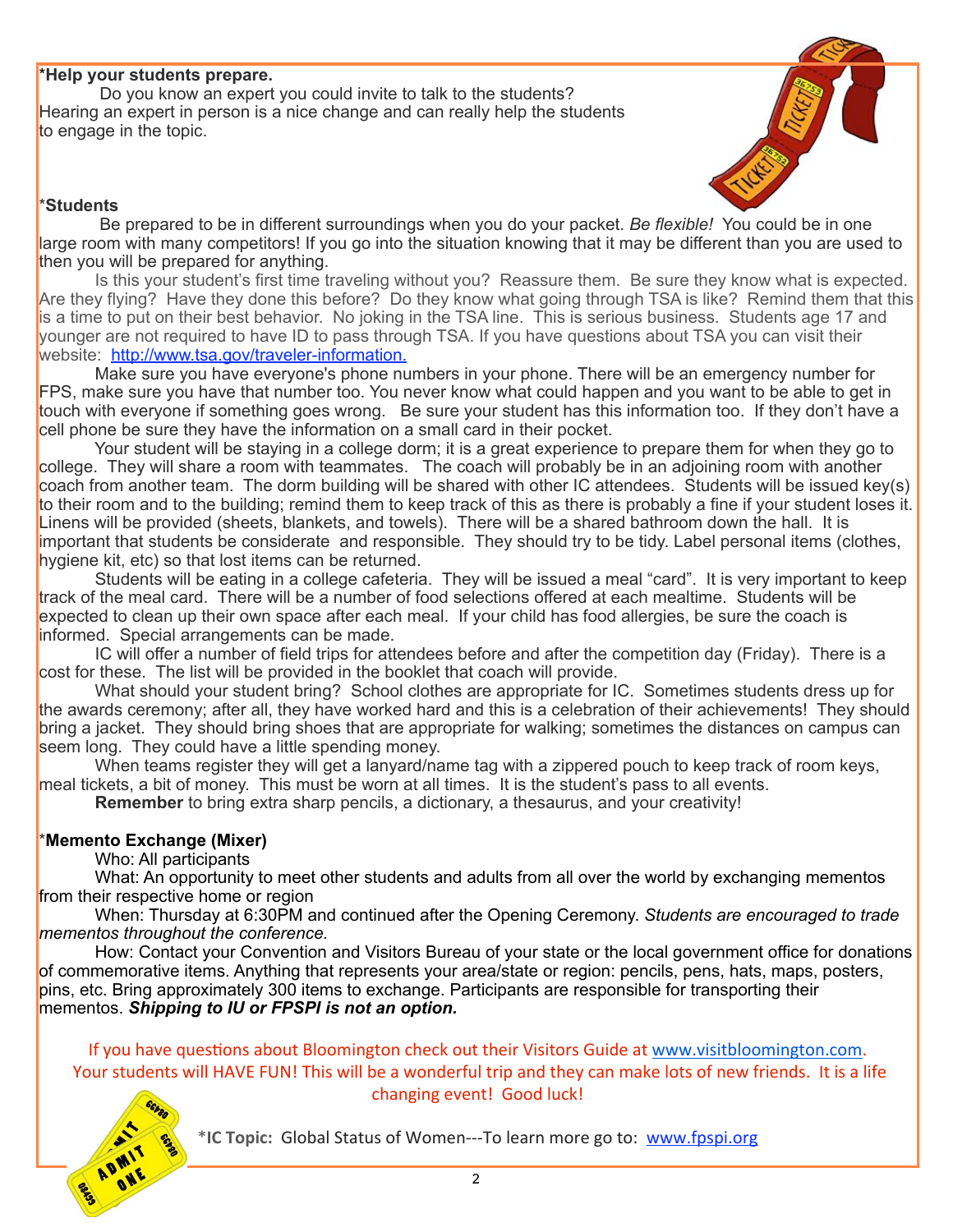**\*New ideas for doing Research!**

Marian Rutledge (Indiana coach), does the following to prepare her kids.

1. Finds an expert to talk about the topic.

2. Writes a Future Scene that they can use or finds one in her file from long ago on the same or similar

topic. 3. Invites the scenario writers in for topic discussion and then has them work with a scenario writer who has been to IC. The scenario writer has the kids do a mini IC group write.

> A great source for social research is: [http://www.un.org/cyberschoolbus.](http://www.un.org/cyberschoolbus) For this topic add [http://www.un.org/cyberschoolbus/womensday/index.asp.](http://www.un.org/cyberschoolbus/womensday/index.asp)

#### \***Make Friends!**

 Reach out to other teams when you see them at events. Everyone will be shy and they will appreciate you taking the initiative. You will find out that you have a lot in common with almost everyone you meet!

#### \***IC – Means International Friends!**

Students from outside the USA can apply to *Buddy Up* with participants from the United States. If you would like to request a buddy or serve as a buddy for an international student please go to fpspi.org, then click on the International conference link. You must register by **May 6, 2013**.

#### \***Community Service Project.**

FPSPI would like to give back to the Bloomington community Who: All IC participants What: Stepping Stones, Inc. When: Throughout IC Where: Drop offs at IC registration, PSC, and CmPS Fair What: Stepping Stones provides transitional housing and support to 16-20 experiencing homelessness. Suggestions: gift cards, hygiene/care/health/personal supplies/unique fun items. For more information go to: **IC Topic:** Global Status of Women. To learn more go to the FPSPI website and click on International Conference.

#### \***CmPS Fair**

See how other FPSers have applied their problem solving skills in real-life situations. Who: All participants What: Community Problem Solving projects displayed for the public When: Friday evening Why: Teams and individuals will be on-site to share their exciting projects

#### \***Dances/Coach Social**

Who: All participants

What: Division level dances with DJ; Social for coaches; casual attire or dress up--your choice! When: Saturday evening following the Variety Show

#### \*International Conference Choir

Who:
Singers
of
any
age What:
Performance
at
the
Variety
Show When: First meeting on Thursday; several practices as scheduled How: Show up to participate!

#### **\*Mural**

Who: All participants who like to draw or create graffiti! What: A graphic presentation of FPSPI topics and IC When:
Ongoing
throughout
the
conference Where: Registration area & Zippy Mart

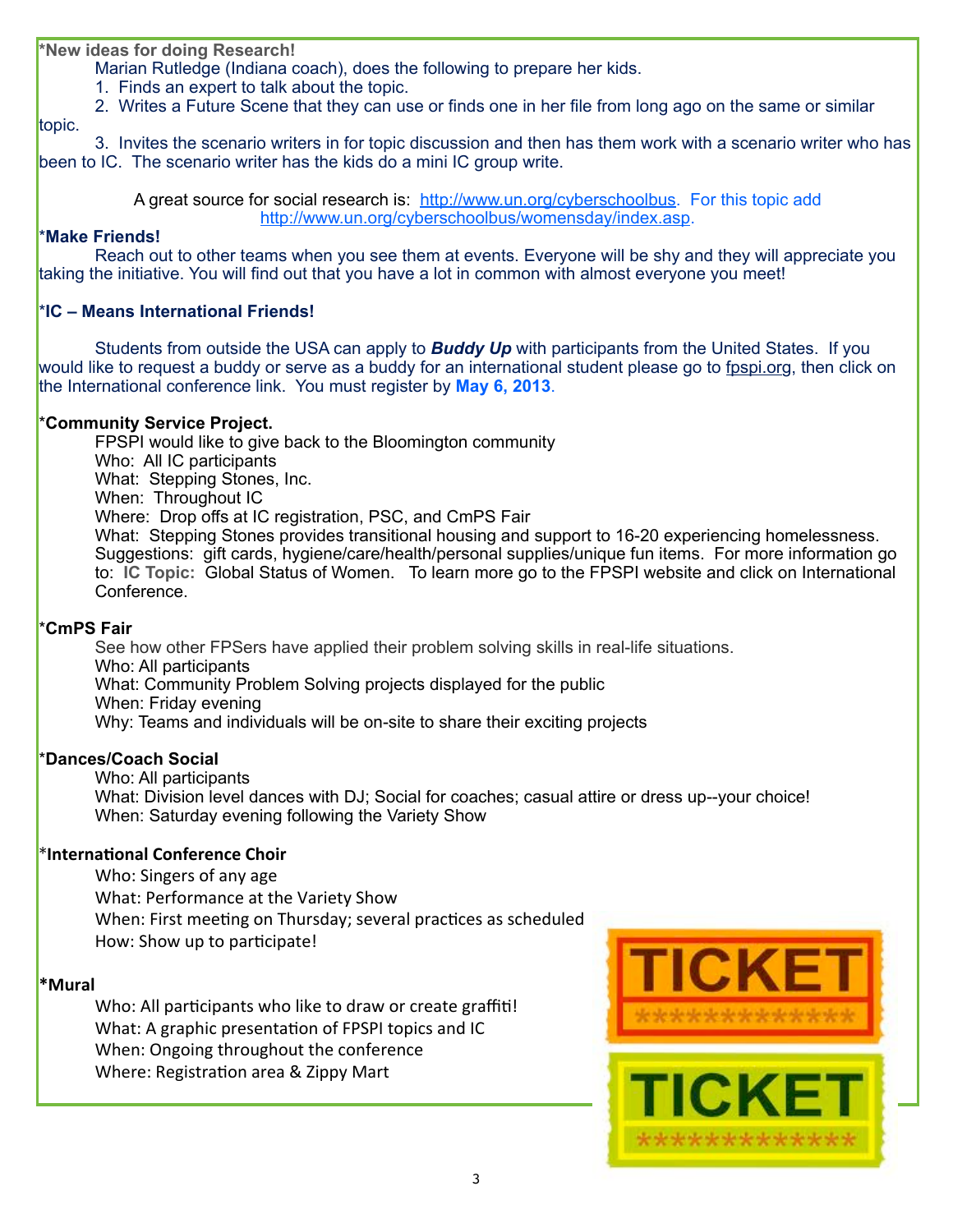



# **\*Zippy
Mart!**

Who: All participants What: A shop where you can buy FPS stuff When:

Ongoing
throughout
the
conference Where:

TBD

#### \*Parent Informational Meeting!

Who:

All
parents What: A presentation of FPS components by experienced coaches When: Friday morning during the competition Where: TBD

# \***Professional
Photos!**

Who: All participants What:
Pictures
taken
by
professional
photographer When: Times provided in your on-site registration packet

#### **Scenario
Readings!**

Who: All participants

What: Dramatic readings from the 1st Place International Scenario writers; panel discussion When:
Friday
evening,
as
scheduled

# \***Slide Show**! See your friends on the big screen!

Who: Participants with digital cameras What: IC pictures submitted for Award Ceremony slide show When:
Submission
of
pictures
on
Saturday,
as
scheduled

# **\*Graduating Senior Student Forum!**

Who: Graduating Seniors What: Meeting to exchange and generate ideas regarding FPSPI and IC When: Friday evening after CmPS Fair at the senior residence hall Rule: Seniors must register by filling out survey on fpspi.org prior to IC.

# \*Variety Show! Be sure to attend! Lots of laughs and fun for everyone.

You can even be a part of the show:

Who: Students who play an instrument, dance, sing, or have talents to share What: Entertainment by conference participants

When: Auditions either Saturday morning or afternoon; performance Saturday evening **Rules:** \* Each act must audition on Saturday.

\*
Acts
are
limited
to
four
minutes.

\* Each act must have active participants from at least two FPS Affiliate Programs or Mentored Areas.

\* In the spirit of involvement, individuals are limited to one act.

\*The list and schedule for the acts selected for the Variety Show are posted at Problem Solving Central by
6
PM
on
Saturday.

#### \***Zippy
News!**

Who: Anyone interested in writing for the newspaper What: Newspaper article for final Zippy News When: Throughout the conference with meetings as scheduled